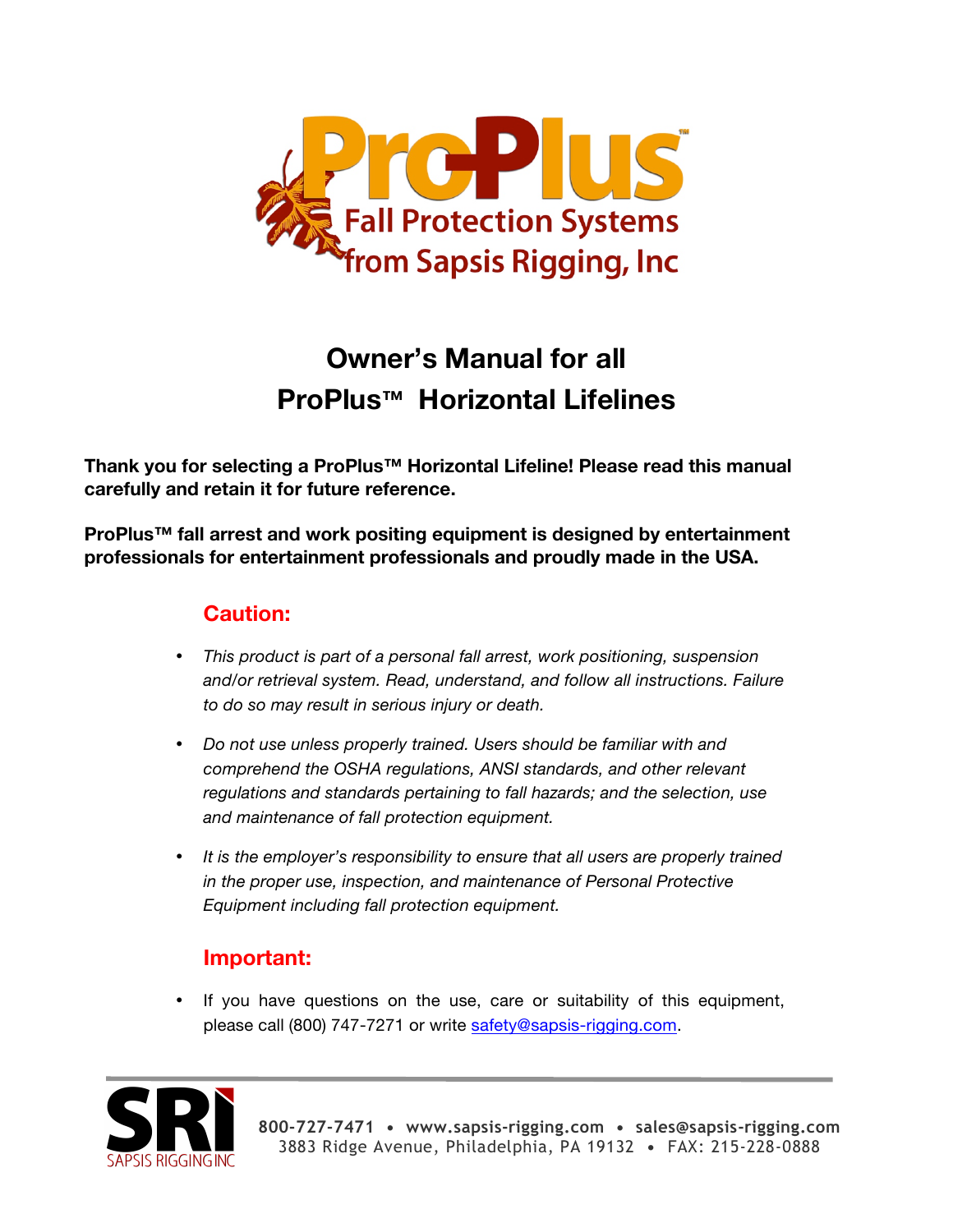# **Uses of Fall Protection Personal Protective Equipment**

Fall protection Personal Protective Equipment (PPE) fits into four functional categories.

 **1. Fall Arrest:** As a general rule, a fall arrest system is required if any risk exists where a worker may fall 6 feet or more. Fall Arrest PPE is designed to arrest a fall once it has occurred. It typically includes (but is not limited to) the following:

- Personal protective equipment: A full body harness.
- Connecting device: shock absorbing lanyard, lifeline, etc.
- Anchorage: I-beam clamp or bracket, wall plate, etc.

 **2. Positioning:** Designed to hold a worker in place to allow for hands free work. A personal positioning system is NOT specifically designed for fall arrest purposes. It typically includes (but is not limited to):

- Personal protective equipment: A full body harness with appropriate tie off D-rings/ points.
- Connecting device: positioning strap, cable etc. to connect the positioning D-ring(s) to an anchorage.
- Anchorage: Any compatible structural member capable of supporting twice the potential impact load or 3000 lbs., whichever is greater.

*Warning: A positioning system must be used in conjunction with a fall arrest system if the user is exposed to a fall hazard.*

 **3. Suspension:** Designed to support a user being raised or lowered and allows for hands-free work. Suspension system components are not designed to arrest a free fall; a backup fall arrest system must be used in conjunction with the suspension system when there is a risk of fall. It typically consists of the following:

- Suspension device: A suspended scaffold, bosun chair, saddle or harness designed for lifting or lowering a worker.
- Personal protective equipment: A full body harness.
- Connecting device (for suspension): A work line specifically designed for use with the suspension system.
- Anchorage (for suspension): I-beam clamp, bracket or other compatible object capable of supporting the intended loads.

#### *Warning: A suspension system must be used in conjunction with a fall arrest system if the user is exposed to a fall hazard.*

 **4. Retrieval:** Designed to raise and/or lower a worker into and out of confined spaces as well as emergency rescue. It typically consists of the following, but may vary:

- Retrieval device: A block and tackle, winch, or other mechanical device designed for raising or lowering a worker.
- Personal protective equipment: A full body harness.
- Anchorage: A beam clamp, bracket or other object capable of supporting the intended loads.

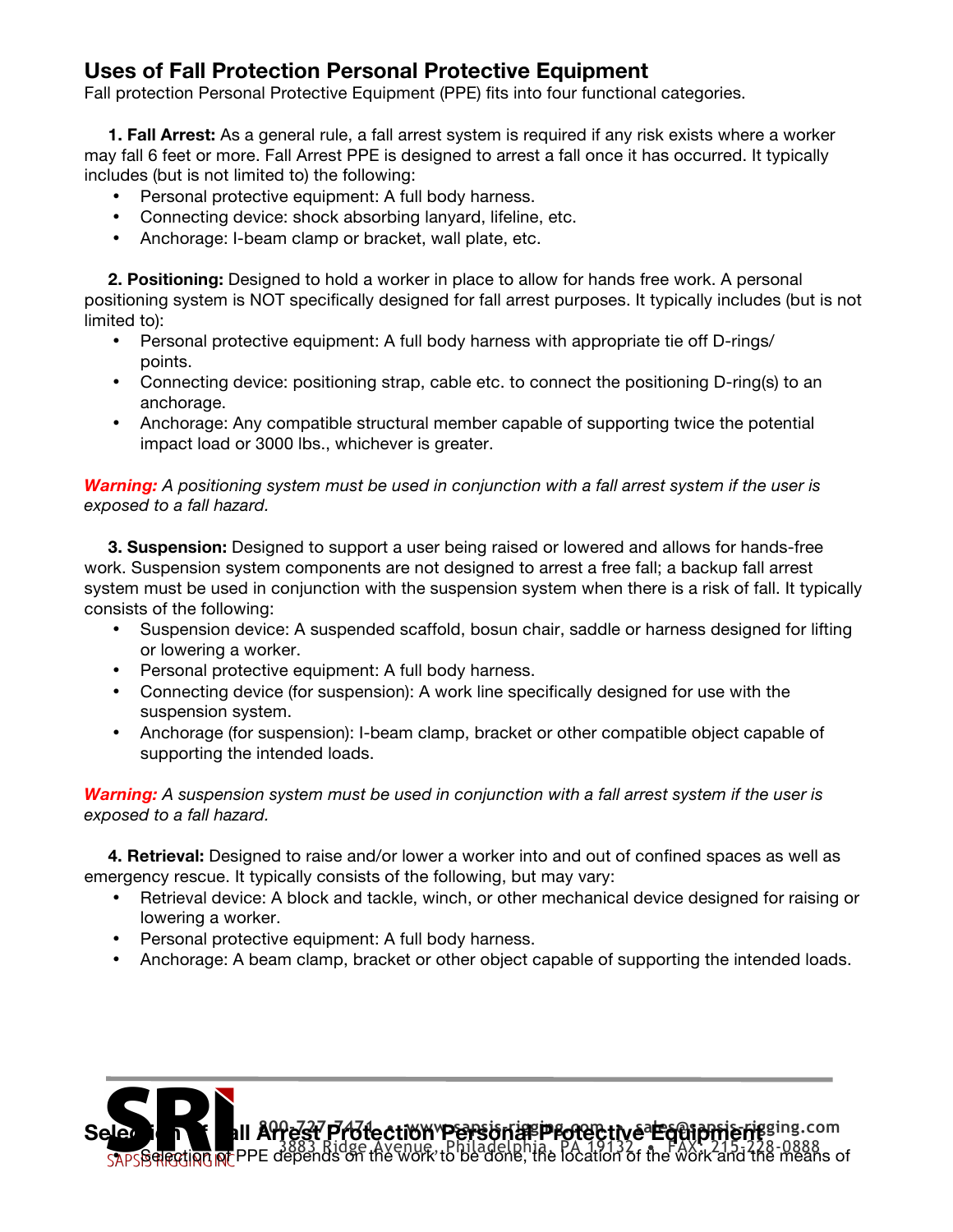access. Determine which of the four uses is needed and select equipment suitable for that use.

- The forces experienced in a fall can cause significant injury. It is important that the equipment selected fits the worker's body properly.
- Consider the harness, available anchorage(s) and work to be performed when selecting connecting devices. Connecting devices consist of lanyards, self-retracting life lines (SRL), vertical lifelines, horizontal lifelines and cable grabs. The same harness may be used with different connecting device or anchorage.
- OSHA regulation 1926.501(b) requires the worker be protected 100% of the time. Select equipment that enables workers to transition from one anchor point to another while protected.

# **General Requirements for Fall Arrest Equipment**

- Users shall be provided with all instructions and warnings. These warnings and instructions must be read and understood prior to using the equipment.
- Never use any fall arrest equipment for purposes other than what it was designed and intended.
- This equipment must only be used by trained personnel.
- Users must be physically and mentally fit, in good health, and must not have a medical history of conditions that could be aggravated by a fall. Users should not be under the influence of alcohol or drugs that may impair their performance. Pregnant women and minors should not use this product.
- Users should reference ANSI Z359 standards, OSHA regulations, and any other applicable regulatory standards pertaining to occupational safety.
- All equipment must be inspected prior to each use.
- A Competent Person should ensure system compatibility to eliminate the potential for accidental disengagement.
- Equipment should not be altered in any way. Repairs or modifications should be performed only by the equipment manufacturer or persons authorized by the manufacturer.
- Any products exhibiting deformities, unusual wear, deterioration, or not passing inspection should be immediately removed from service.
- Any products subjected to fall arresting forces must be immediately removed from service.
- Fall arrest systems should be rigged to limit the free fall distance to 6' or less and ensure that no lower level is struck.
- Fall arrest systems, when stopping a fall, should limit the exposure of the technician to a maximum arresting force of 900 Ibs. or less.
- A rescue plan and the means at hand to implement it when using this equipment is required. We recommend the ProPlus™ Rescue Kit.
- Always check for obstructions below the work area to make sure the potential fall path is clear. Remember that shock-absorbers can elongate up to 3'-6".
- Environmental hazards should be considered when selecting fall protection equipment.
- Equipment should not be exposed to chemicals that may have a damaging effect. Consult the manufacturer if there is any doubt.
- All synthetic materials should be protected from slag, hot sparks, open flames, or other heat sources. Polyester suffers permanent damage at 180°F/82°C
- This product should not be used around moving machinery, electrical hazards, sharp edges, and abrasive surfaces.
- The maximum live load is 310 Ibs., unless otherwise labeled. The maximum live load includes the technician, clothing, tools, etc.



**Body 12** Warnings 27-7471 • www.sapsis-rigging.com • sales@sapsis-rigging.com 3883 Ridge Avenue, Philadelphia, PA 19132 **•** FAX: 215-228-0888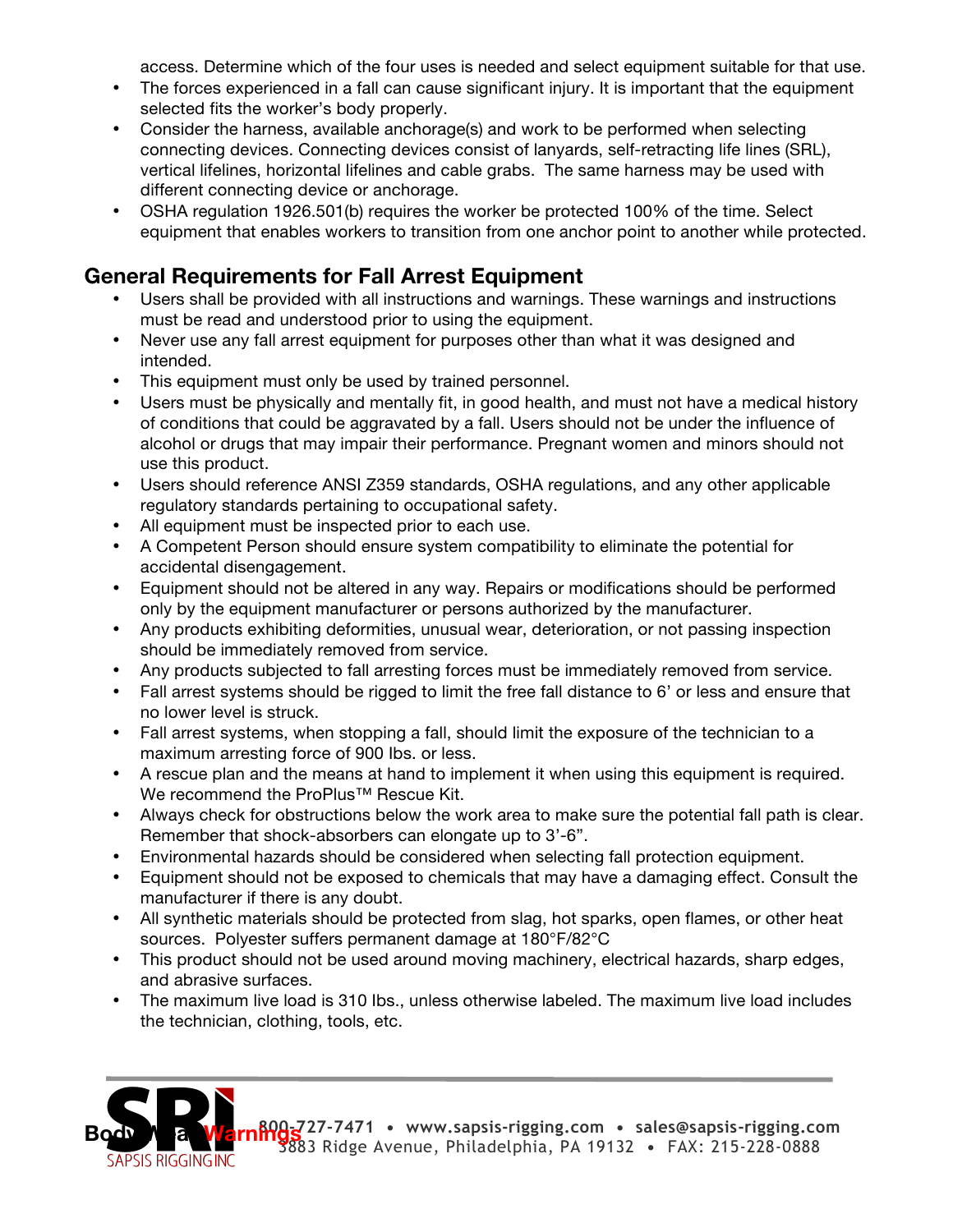- Fall arrest connecting devices should be attached to the dorsal (upper back) D-ring of a full body harness.
- Sternum (upper front) D-rings may be used for fall arrest but only under specific conditions and only when the fall distance is limited to no more than 2 ft.
- Read, understand, and follow all instructions supplied with equipment to be used with this product.
- Ensure all buckles are properly secured and all straps are connected and adjusted to provide a snug fit.
- Only use a full body harness for fall arrest. Never use a body belt or chest harness for fall arrest.

# **Connecting Devices Warnings**

- **Do** tie off in a manner that will limit the free fall to the shortest possible distance (6 ft max.) and ensure that a lower level will not be struck should a fall occur. Note that shock-absorbers can elongate up to 3´-6¨ This additional elongation must be considered when choosing a tie-off point location
- **Do not** use lanyards or lifelines with non-locking snaphooks or connectors.
- Always visually check to ensure the snaphooks freely engage the D-rlng or anchorage point, and that its keepers are completely closed and locked, and are never load bearing.
- **Do not** attach multiple lanyards or lifelines together or tie them back onto themselves (choke connection) unless they are specifically designed for such a connection.
- **Do not** allow synthetic materials to come in contact with high temperature surfaces, welding, heat sources, electrical hazards, lighting equipment or moving machinery.
- **Do not** tie knots in lanyards and lifelines or wrap them around sharp, rough edges, or small diameter structural members.
- Never tie off to an object that is not compatible. Make sure that snaphook keepers are never load bearing.
- Never allow a lanyard or lifeline to pass under or around the user's arms, legs, torso or head.

## **Anchorage Warnings**

- Anchorages should maintain a minimum tensile strength of 5000 Ibs. per worker, or be designed, installed and used as part of system which maintains a design factor of at least 2:1 under the supervision of a qualified person.
- The anchorage point should be compatible with the connecting device (snaphook or carabiner) and should not be capable of causing a load to be applied to the keepers. Never use an anchorage point that will not allow the snaphook or carabiner to close.

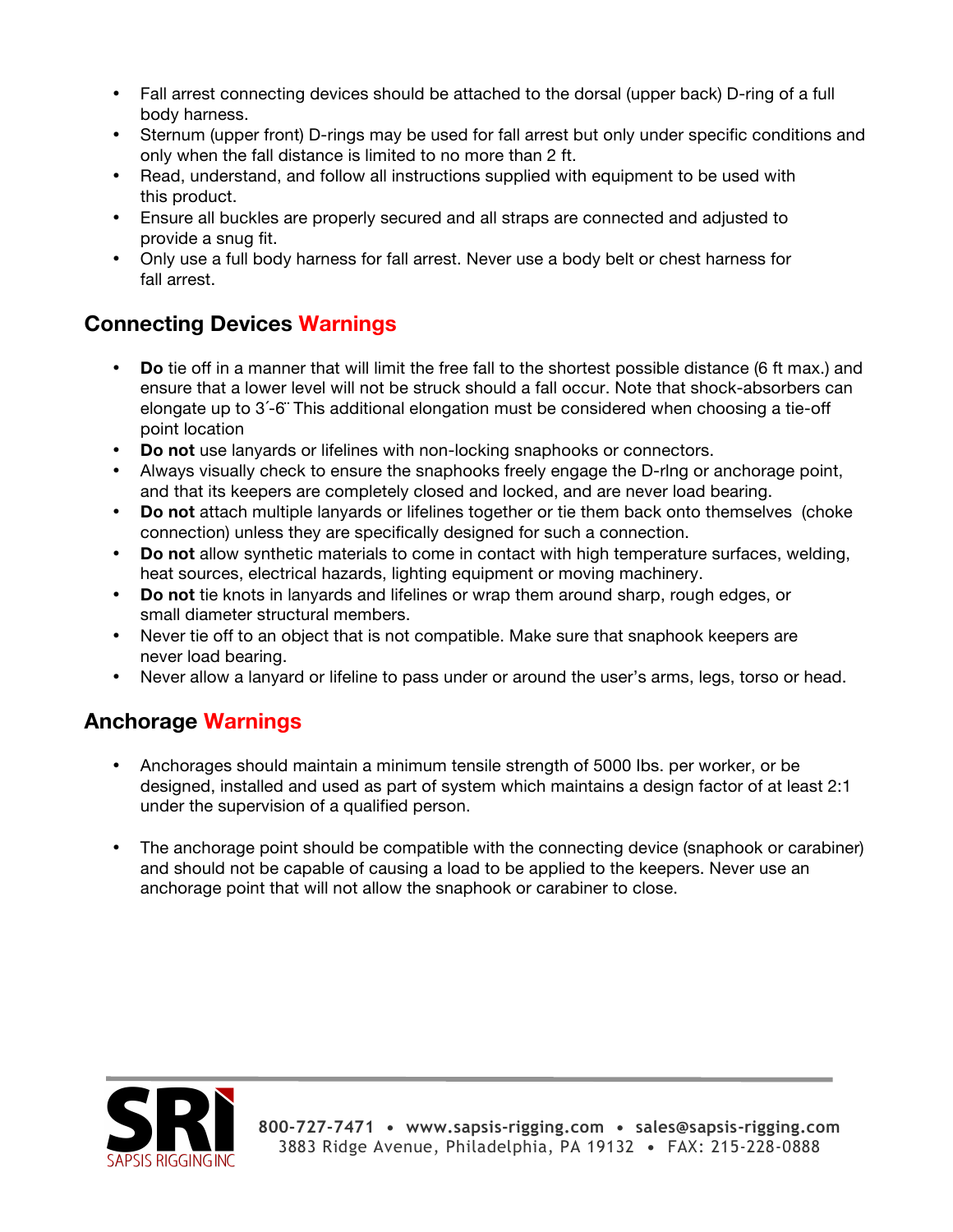## **Horizontal Lifelines**

By definition, a horizontal lifeline is a type of connecting device. A worker clips their lanyard or Self Retracting Lifeline (SRL) onto a horizontal lifeline that is held at each end by anchorage point(s) and may also have intermediate supports.

OSHA 1926.502(d)(8) states: Horizontal lifelines are to be designed, installed and used under the supervision of a Qualified Person and as part of a complete personal fall arrest system which maintains a safety factor of at least two.

Horizontal lifelines may be installed on a permanent or temporary basis.

Horizontal lifelines should be installed so that they are above the worker's head at all times.

Lifelines shall be protected against being cut or abraded.

**Permanent Horizontal Lifelines** must be installed in a manner that meets the unique needs of the venue, thus it is not possible to include instructions for those in this manual. Please call (800) 747- 7271 or email sales@sapsis-rigging.com for assistance in the design and installation of Permanent Horizontal Lifelines.

**Temporary Horizontal Lifelines** are used in the entertainment industry to protect workers on platforms, elevated scenic pieces, truss, building steel and other locations where a worker is exposed to a fall hazard.

The ProPlus™ Temporary Horizontal Lifeline system is provided with the following:

- Sixty (60) ft of 5/8"  $\varnothing$  of KMIII Static Rope
- One (1) rope tensioner
- One (1) heavy duty shock absorber
- Two (2) 2 carabiners,
- Two (2) 3' synthetic roundslings
- Storage bag.

# **The ProPlus™ Temporary Horizontal Lifeline should be installed in accordance with ANSI E1.39 2015**

If you do not have a copy of ANSI E1.39-2015, please download one from here: http://www.sapsis-rigging.com/Tech/standards/E1-39\_2015.pdf